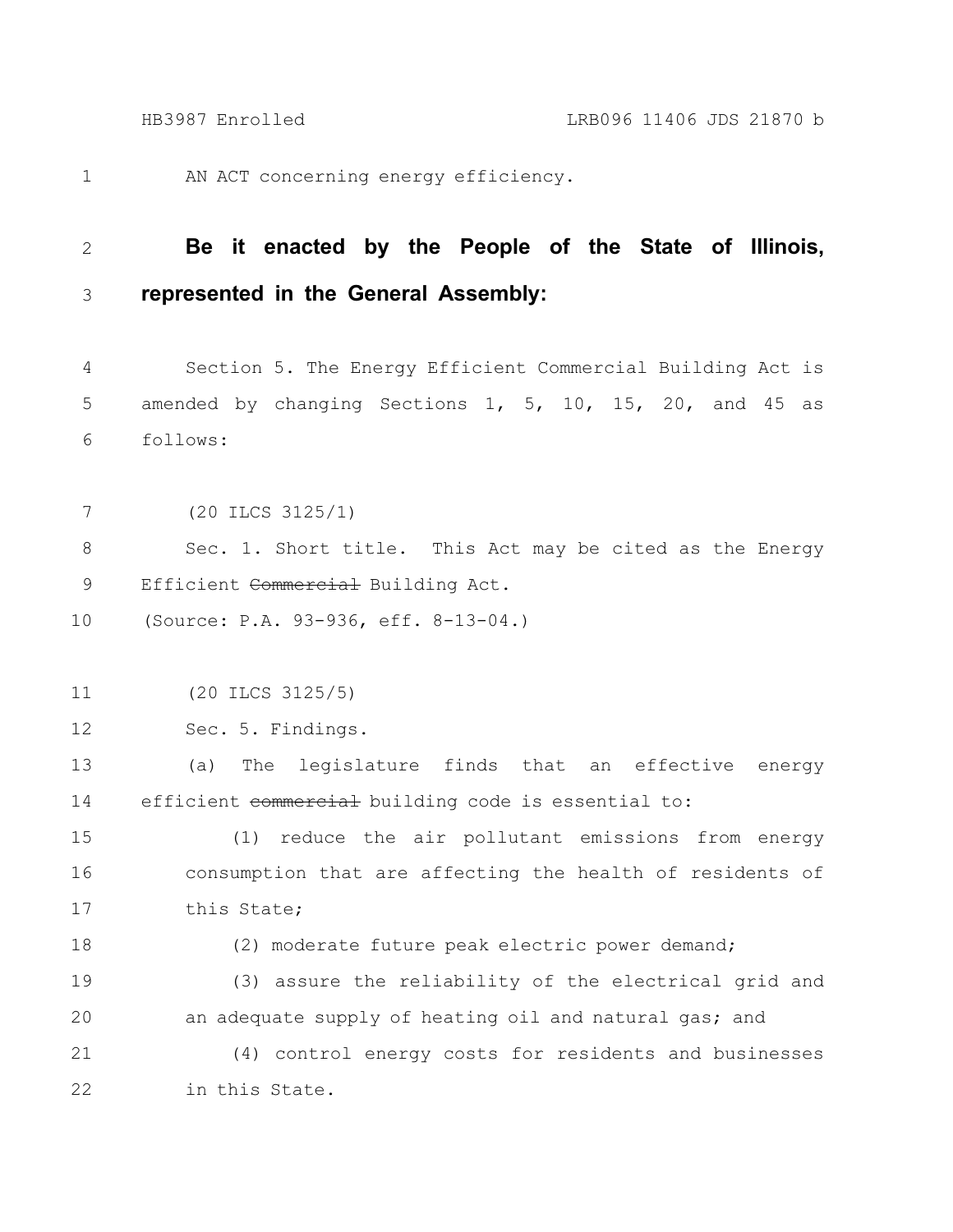HB3987 Enrolled - 2 - LRB096 11406 JDS 21870 b

| $\mathbf 1$               | (b) The legislature further finds that this State has a        |
|---------------------------|----------------------------------------------------------------|
| $\mathbf{2}^{\mathsf{I}}$ | number of different climate types, all of which require energy |
| 3                         | for both cooling and heating, and that there are<br>many       |
| 4                         | cost-effective measures that can reduce peak energy use and    |
| 5                         | reduce cooling, heating, lighting, and other energy costs in   |
| 6                         | commercial buildings.                                          |
| 7                         | (Source: P.A. 93-936, eff. 8-13-04.)                           |
|                           |                                                                |
| 8                         | $(20$ ILCS $3125/10)$                                          |
| $\mathsf 9$               | Sec. 10. Definitions.                                          |
| 10                        | "Board" means the Capital Development Board.                   |
| 11                        | "Building" includes both residential buildings<br>and          |
| 12                        | commercial buildings.                                          |
| 13                        | "Code"<br>means the latest published edition of<br>the         |
| 14                        | International Code Council's International Energy Conservation |
| 15                        | Code, excluding published supplements but including the        |
| 16                        | adaptations to the Code that are made by the Board.            |
| 17                        | "Commercial building" means any building except a building     |
| 18                        | that is a residential building, as defined in this Section.    |
| 19                        | "Department" means the Department of Commerce and Economic     |
| 20                        | Opportunity.                                                   |
| 21                        | "Municipality" means any city, village, or incorporated        |
| 22                        | town.                                                          |
| 23                        | "Residential building" means (i) a detached one-family or      |
| 24                        | 2-family dwelling or (ii) any building that is 3 stories or    |

less in height above grade that contains multiple dwelling 25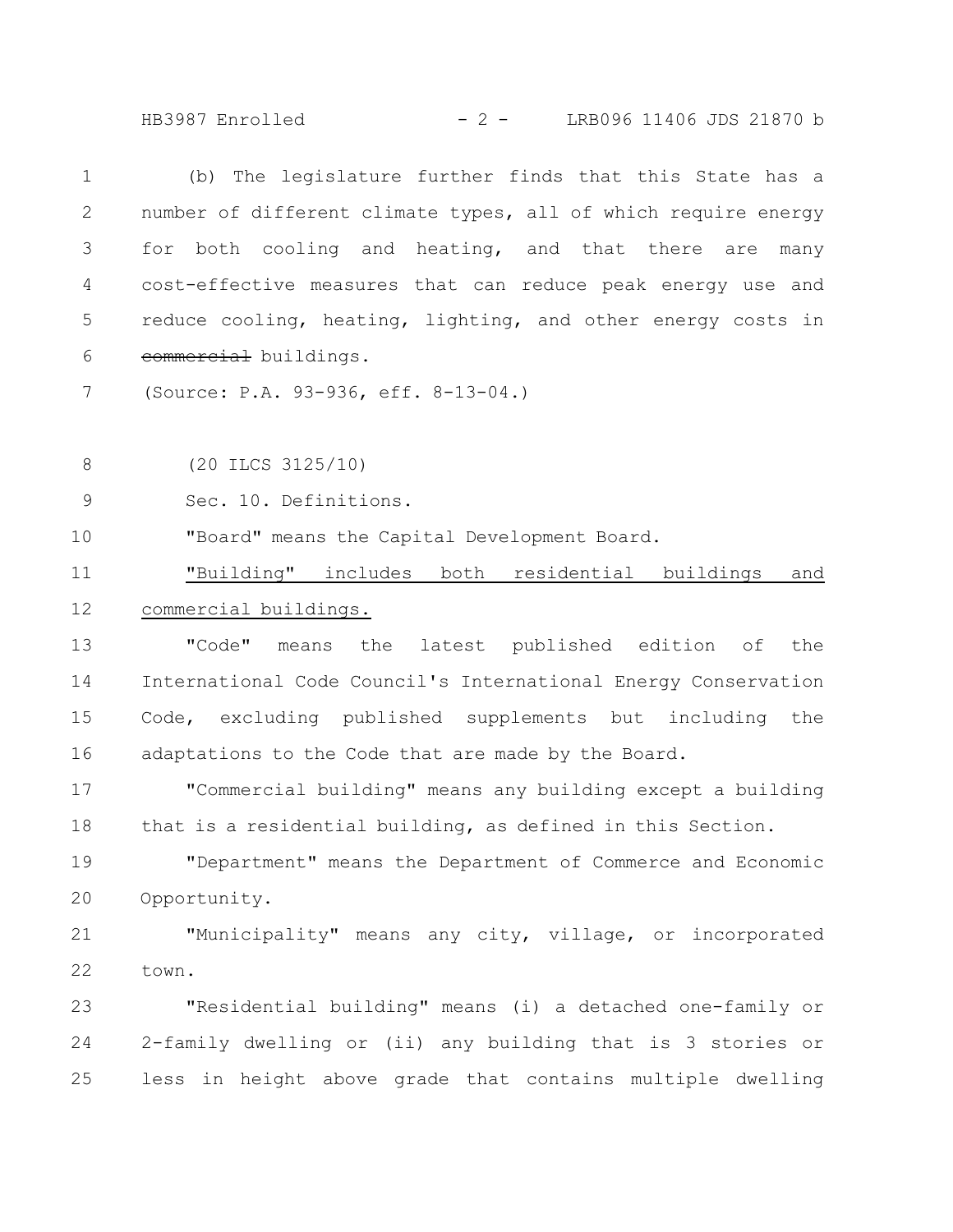HB3987 Enrolled - 3 - LRB096 11406 JDS 21870 b

units, in which the occupants reside on a primarily permanent basis, such as a townhouse, a row house, an apartment house, a convent, a monastery, a rectory, a fraternity or sorority house, a dormitory, and a rooming house; provided, however, that when applied to a building located within the boundaries of a municipality having a population of 1,000,000 or more, the term "residential building" means a building containing one or more dwelling units, not exceeding 4 stories above grade, where occupants are primarily permanent. 1 2 3 4 5 6 7 8 9

(Source: P.A. 93-936, eff. 8-13-04; 94-815, eff. 5-26-06.) 10

## (20 ILCS 3125/15) 11

Sec. 15. Energy Efficient Building Code. The Board, in consultation with the Department, shall adopt the Code as minimum requirements for commercial buildings, applying to the construction of, renovations to, and additions to all commercial buildings in the State. The Board, in consultation with the Department, shall also adopt the Code as the minimum and maximum requirements for residential buildings, applying to the construction of all residential buildings in the State, except as provided for in Section 45 of this Act. The Board may appropriately adapt the International Energy Conservation Code to apply to the particular economy, population distribution, geography, and climate of the State and construction therein, consistent with the public policy objectives of this Act. 12 13 14 15 16 17 18 19 20 21 22 23 24

(Source: P.A. 93-936, eff. 8-13-04.) 25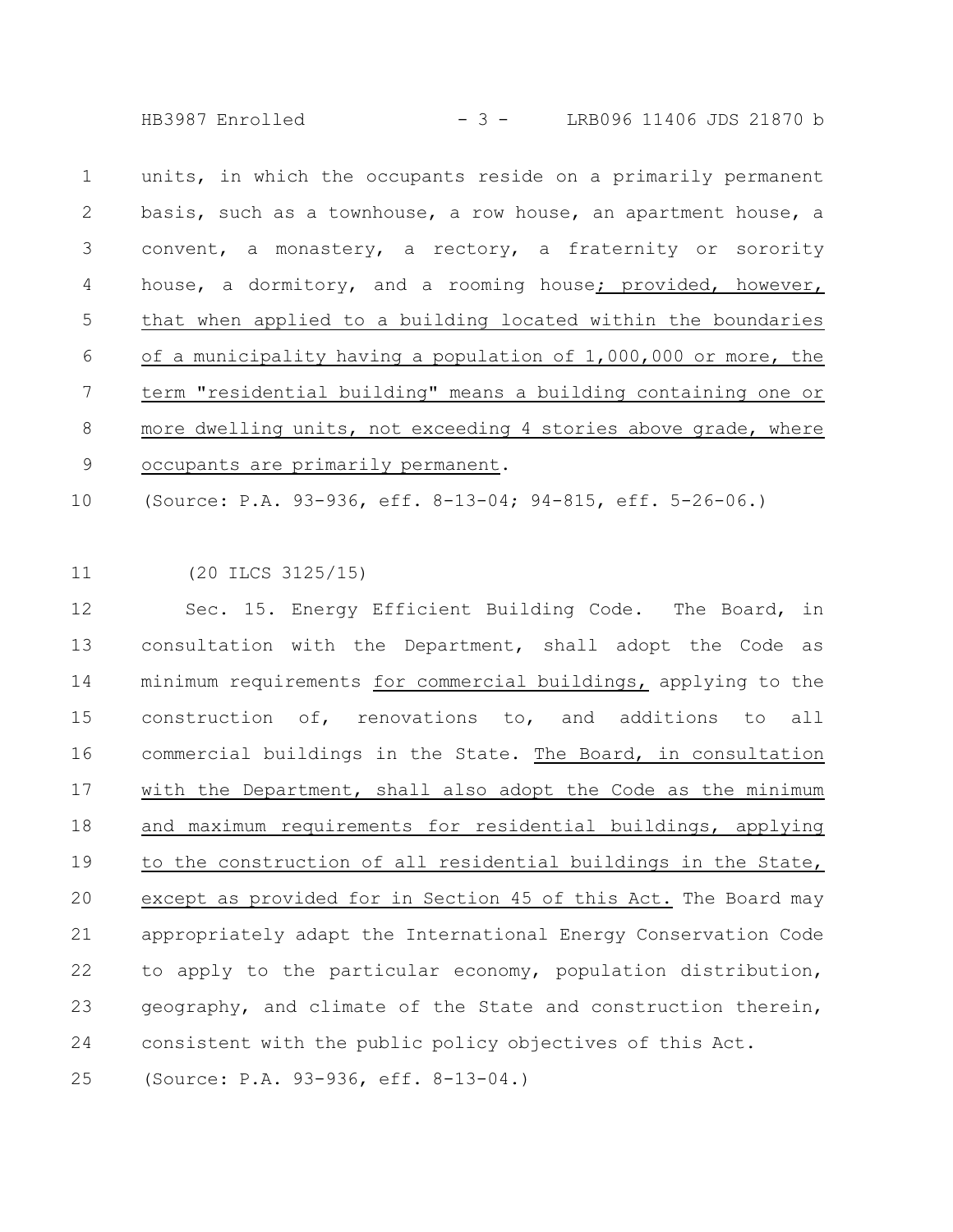(20 ILCS 3125/20) 1

Sec. 20. Applicability. 2

(a) The Board shall adopt the Code within 9 months after its publication. The Code shall take effect within 3 months one **year** after it is adopted by the Board and shall apply to any new commercial building or structure in this State for which a building permit application is received by a municipality or county, except as otherwise provided by this Act. In the case of any addition, alteration, renovation, or repair to an existing commercial structure, the Code adopted under this Act applies only to the portions of that structure that are being added, altered, renovated, or repaired. 3 4 5 6 7 8 9 10 11 12

13

(b) The following buildings shall be exempt from the Code:

(1) Buildings otherwise exempt from the provisions of a locally adopted building code and buildings that do not contain a conditioned space. 14 15 16

(2) Buildings that do not use either electricity or fossil fuel for comfort conditioning. For purposes of determining whether this exemption applies, a building will be presumed to be heated by electricity, even in the absence of equipment used for electric comfort heating, whenever the building is provided with electrical service in excess of 100 amps, unless the code enforcement official determines that this electrical service is necessary for purposes other than providing electric comfort heating. 17 18 19 20 21 22 23 24 25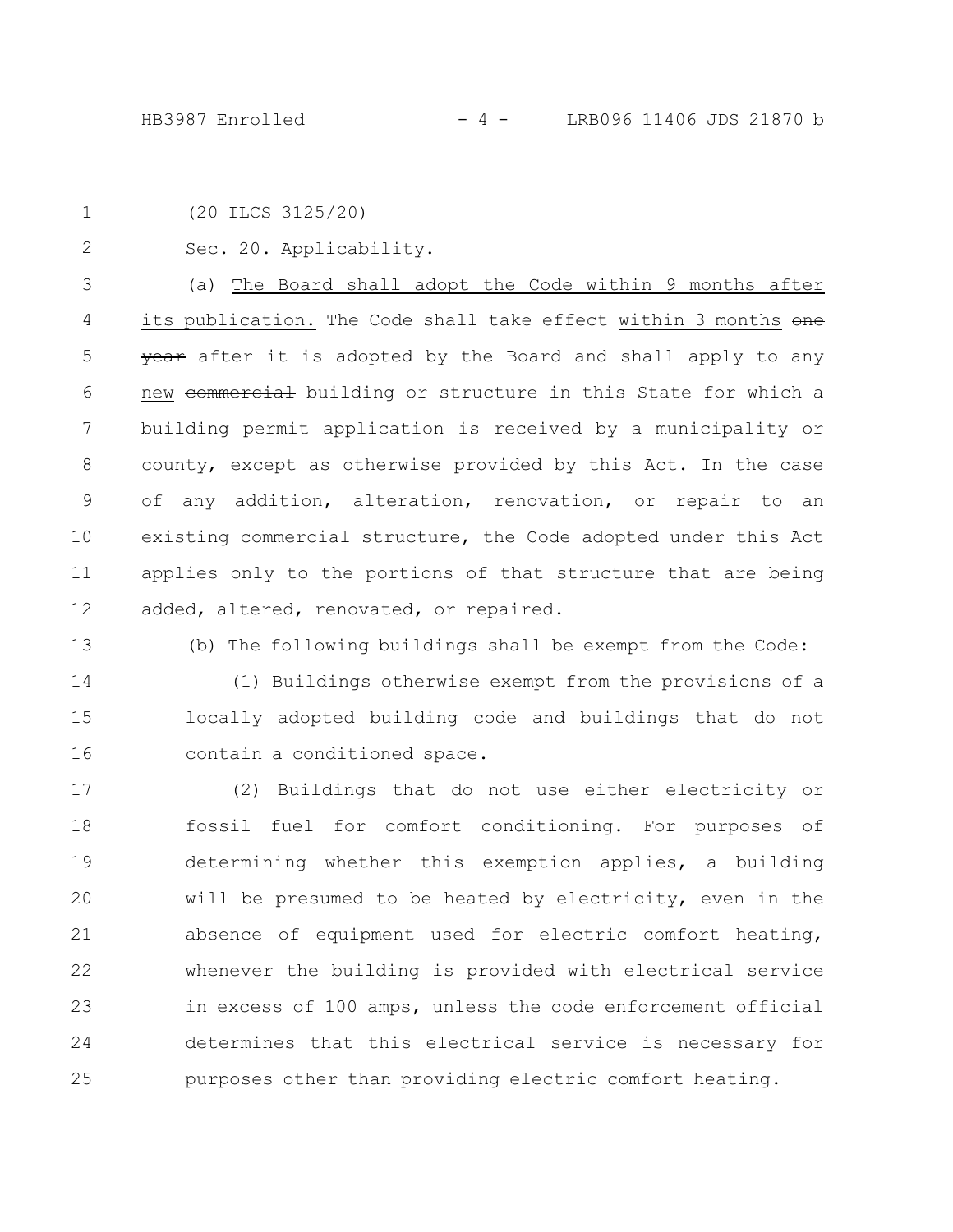## HB3987 Enrolled - 5 - LRB096 11406 JDS 21870 b

(3) Historic buildings. This exemption shall apply to those buildings that are listed on the National Register of Historic Places or the Illinois Register of Historic Places, and to those buildings that have been designated as historically significant by a local governing body that is authorized to make such designations. 1 2 3 4 5 6

7

(4) (Blank). Residential buildings.

(5) Other buildings specified as exempt by the International Energy Conservation Code. 8 9

(c) Additions, alterations, renovations, or repairs to an existing building, building system, or portion thereof shall conform to the provisions of the Code as they relate to new construction without requiring the unaltered portion of the existing building or building system to comply with the Code. The following need not comply with the Code, provided that the energy use of the building is not increased: (i) storm windows installed over existing fenestration, (ii) glass-only replacements in an existing sash and frame, (iii) existing ceiling, wall, or floor cavities exposed during construction, provided that these cavities are filled with insulation, and (iv) construction where the existing roof, wall, or floor is not exposed. 10 11 12 13 14 15 16 17 18 19 20 21 22

(d) A unit of local government that does not regulate energy efficient building standards is not required to adopt, enforce, or administer the Code; however, any energy efficient building standards adopted by a unit of local government must 23 24 25 26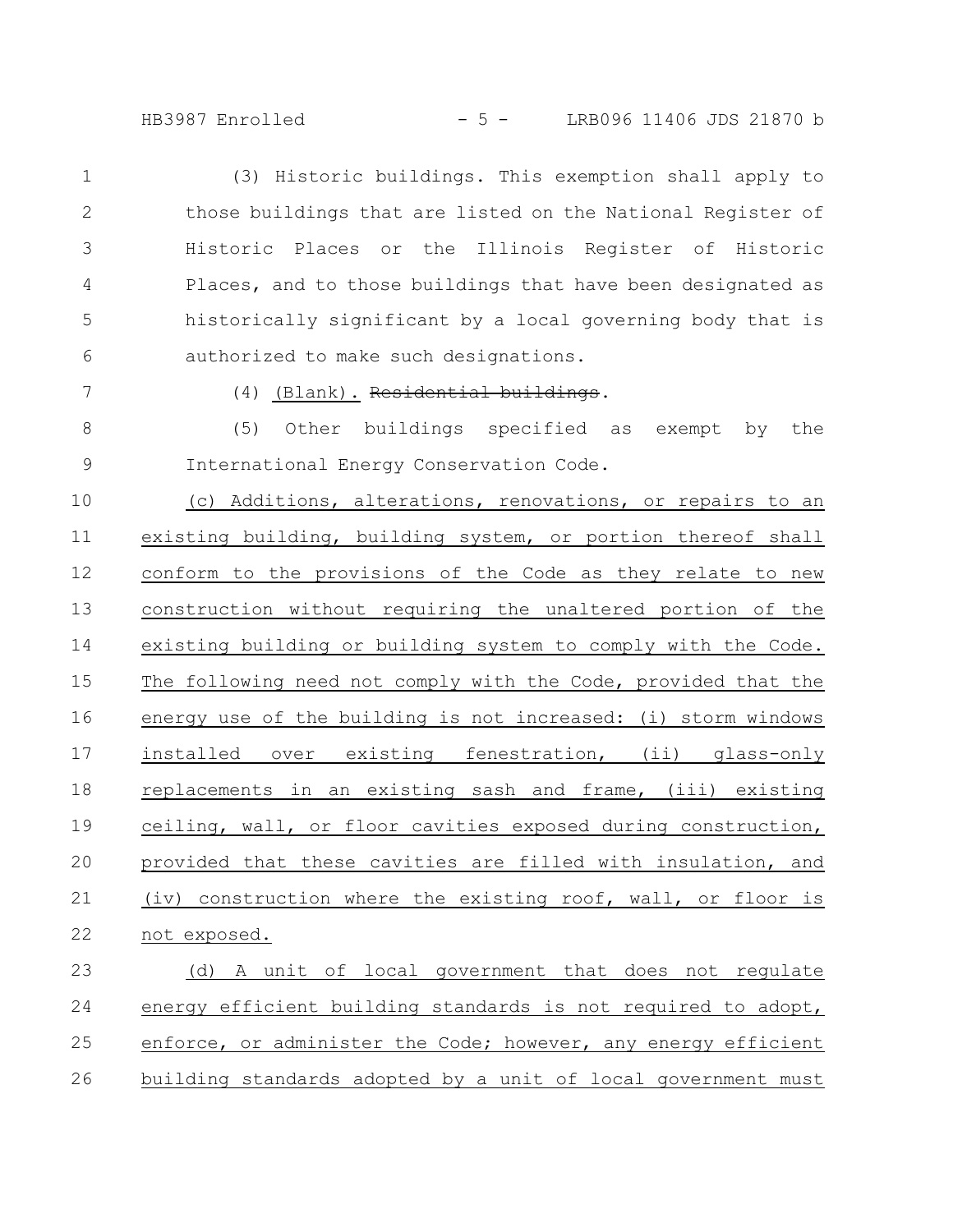HB3987 Enrolled - 6 - LRB096 11406 JDS 21870 b

comply with this Act. If a unit of local government does not regulate energy efficient building standards, any construction, renovation, or addition to buildings or structures is subject to the provisions contained in this Act. (Source: P.A. 93-936, eff. 8-13-04.) 1 2 3 4 5

(20 ILCS 3125/45) 6

Sec. 45. Home rule. 7

(a) No unit of local government, including any home rule unit, may regulate energy efficient building standards for commercial buildings in a manner that is less stringent than the provisions contained in this Act. 8 9 10 11

(b) No unit of local government, including any home rule unit, may regulate energy efficient building standards for residential buildings in a manner that is either less or more stringent than the standards established pursuant to this Act; provided, however, that the following entities may regulate energy efficient building standards for residential buildings in a manner that is more stringent than the provisions contained in this Act: (i) a unit of local government, including a home rule unit, that has, on or before May 15, 2009, adopted or incorporated by reference energy efficient building standards for residential buildings that are equivalent to or more stringent than the 2006 International Energy Conservation Code, (ii) a unit of local government, including a home rule unit, that has, on or before May 15, 12 13 14 15 16 17 18 19 20 21 22 23 24 25